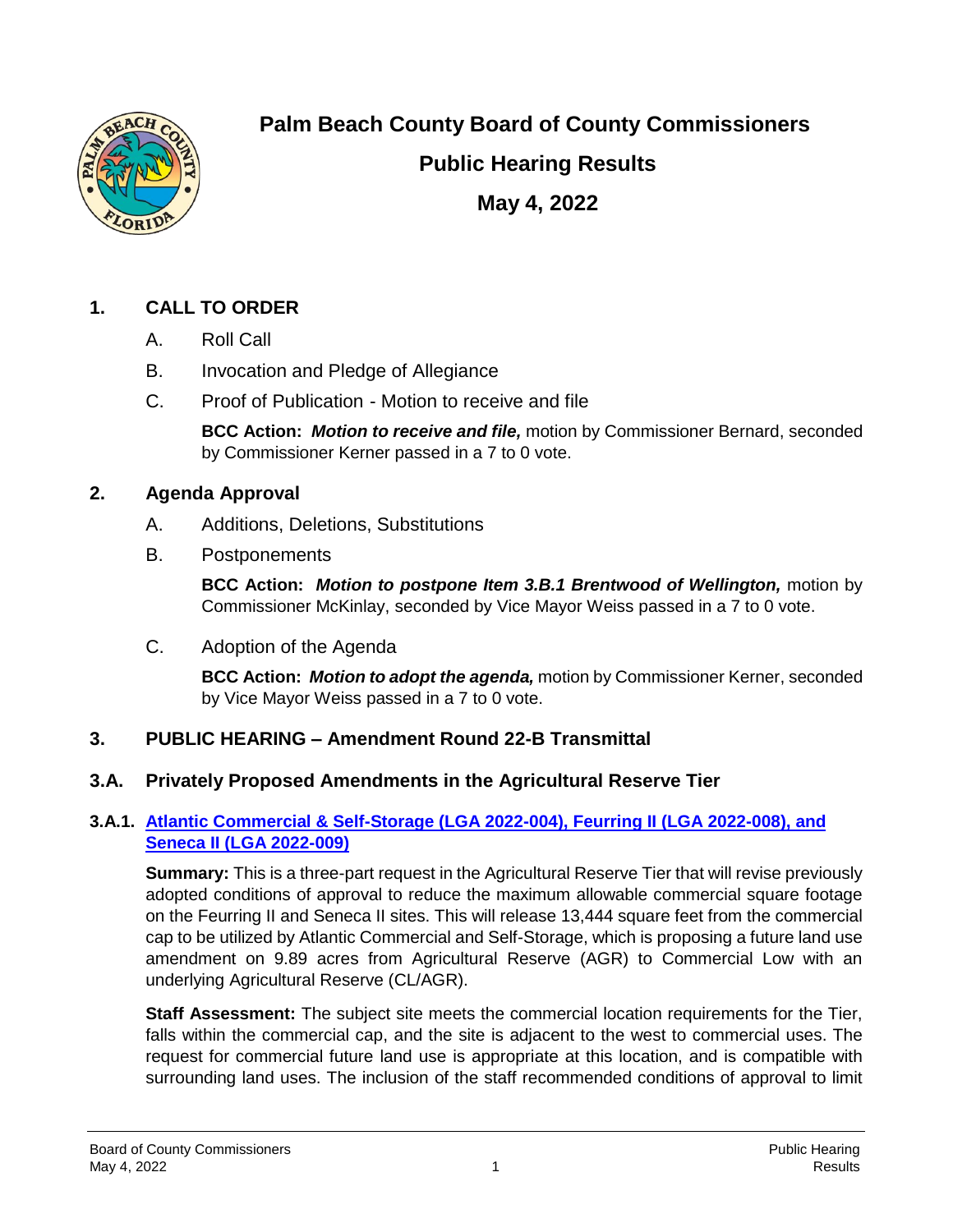the commercial square footage and require connectivity to the adjacent commercial will ensure that the request is consistent with Comprehensive Plan policies.

#### **Staff Recommendation:** *Approval with conditions*

**Planning Commission/LPA Recommendation:** *Approval with modifications, to modify Condition 1 to 100,00 square feet of self-storage uses,* motion by Lori Vinikoor, seconded by Barbara Roth, passed in a 13 to 1 vote (with Cara Capp dissenting) at the January 14, 2022 public hearing. Under discussion, Commission members asked about the timing and inspection process for the brownfield designation, the maximum square footage of the self-storage use and the location of the new preserve areas. One member of the public spoke in opposition stating there is no need for additional commercial in the Tier. Another member of the public spoke in support stating the development is an example of good planning practices with connectivity and there is a need for these services.

**MOTION:** To *transmit* the Atlantic Commercial and Self-Storage, Feurring II and Seneca II amendments.

**BCC Action:** *Transmit*, motion by Vice Mayor Weiss, seconded by Commissioner Marino, passed in a 7 to 0 vote at the May 4, 2022 public hearing. There was minimal board discussion. One member of the public spoke in support, citing staff's support of the proposed amendment and that the site will provide interconnectivity to adjacent commercial parcels.

# **3.A.2. West Atlantic Industrial Fina (LGA 2022-018)**

**Summary:** The amendment proposes to allow up to 198,176 square feet of light industrial uses on a site west of State Road 7 in the Agricultural Reserve Tier. The applicant has proposed two conditions of approval to prohibit heavy industrial uses and to prohibit commercial uses with the exception of landscape service, self-service storage and accessory uses.

**Staff Assessment:** The subject site is located within the Agricultural Reserve Tier, and the addition of industrial in the Tier was not supported by the Board of County Commissioners (BCC) at the time the Master Plan was completed. Therefore, unlike the commercial future land use designation, there is no policy guidance in the Plan directing the appropriate locations, extent, intensity, and uses for this designation within the Tier. Although the applicant's proposed conditions of approval may mitigate some staff concerns regarding potential uses on the site, the lack of comprehensive policy guidance and a site plan preclude staff from making a finding that the requested industrial land use is appropriate and compatible for the subject location. Furthermore, County-Initiated text amendments are currently in process to establish policy guidance for all new industrial requests, through the newly proposed Commerce future land use. The Board has not had an opportunity to provide direction regarding the location and extent of new industrial uses in the Tier, rendering the request premature.

# **Staff Recommendation:** *Denial*

**Planning Commission/LPA Recommendation:** *Denial*, motion by Glenn Gromann, seconded by Barbara Roth, passed in an 8 to 1 vote (with Edwin Ferguson dissenting) at the April 8, 2022 public hearing. The Commission discussion included comments and questions regarding the suitability of the site for industrial, the access onto Atlantic Avenue, the history of the SFWMD owned lands surrounding the property, the impact of a future FP&L electrical substation to the south, the unknown intensity and use proposed for the site, and the concurrent County Initiated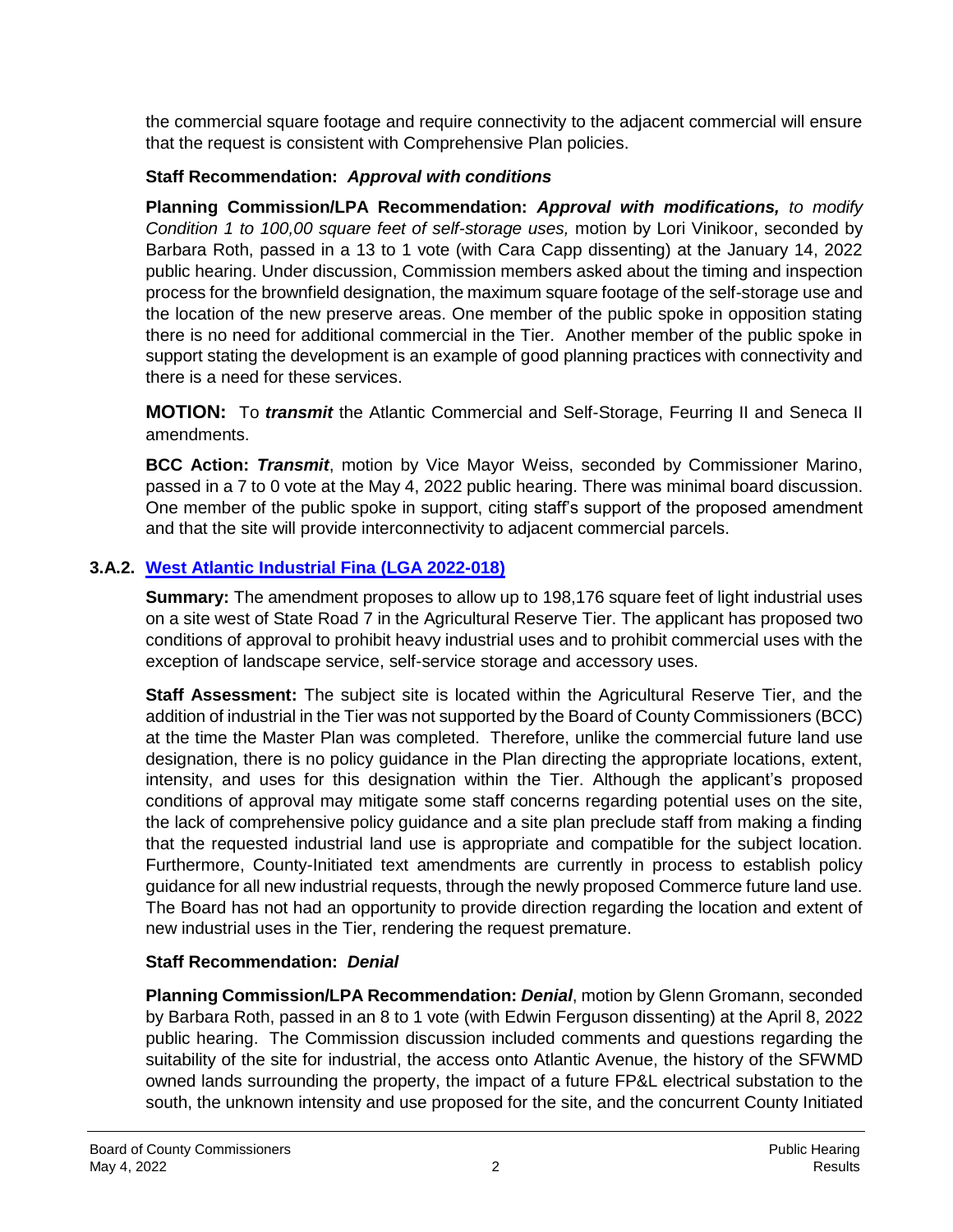text amendment in process. Two members of the public spoke in opposition, representing the Loxahatchee Group of the Sierra Club and 1,000 Friends of Florida, citing that the proposed amendment would be incompatible with the surrounding preserves and agricultural uses, and further degrade the character and environment of the Agricultural Reserve. One member of the public spoke in support, citing that the amendment could provide a location for small businesses such as landscape service to locate in proximity to the customers they serve.

**MOTION:** To *deny* the West Atlantic Industrial Fina amendment.

**BCC Action:** *Denial,* motion by Commissioner McKinlay, seconded by Commissioner Bernard, passed in a 6 to 1 vote (with Mayor Weinroth dissenting) at the May 4, 2022 public hearing. Board discussion included comments regarding the status of the proposed text amendments within the Tier, ownership and history of preserve parcels north of the site, the unsuitability of a single-family dwelling on the site and whether the applicant had sought to preserve a portion of the subject site. Six members of the public spoke in opposition, including a representative of 1,000 Friends of Florida and Sierra Club Loxahatchee Group, citing negative environmental impacts, inadequate justification by the applicant, and a piecemeal approach to development within the Tier. Five members of the public spoke in support, including the property owner and family members, citing a need for small businesses such as landscape service to locate in proximity to customers, the changed built conditions within the Tier, and the detrimental effects imposed on their quality of life.

# **3.B. Privately Proposed Amendments in the Urban/Suburban Tier**

# **3.B.1. Brentwood of Wellington (LGA 2022-020)**

**Summary:** The amendment is requesting to delete previously adopted conditions of approval for portions of the site approved for the development of a congregate living facility. The proposed amendment results in an increase in residential development potential from 25 to 82 units. In addition, the concurrent zoning application includes a request for a 100% density bonus through the Workforce Housing Program (WHP) and the purchase of 31 Transfer of Development Rights (TDRs) for a total of 194 units (19 units per acre).

**Staff Assessment:** The amendment is consistent with the Comprehensive Plan policy that establishes TDRs as the required method of increasing density. In addition, the applicant is proposing a 100% WHP bonus density. However, staff is recommending the 80% WHP bonus density based on the point system, resulting in a total 178 units (17 units per acre). The request for higher density is appropriate due to site's location and access along an arterial roadway and the site plan provides for significant separation distances from the adjacent residential. Consistent with previous staff recommendations, proposed conditions include requiring the full purchase of available TDRs and requiring 25% of the total units as on-site workforce housing. Staff is proposing additional conditions of approval such as capping the maximum number of units to 178, a maximum height restriction of three stories, and requiring that the adoption hearing of the future land use amendment and zoning applications be held on the same date.

# **Staff Recommendation:** *Approval with modifications*

**Planning Commission/LPA Recommendation:** *Denial,* motion by Barbara Roth, seconded by Marcia Hayden, passed in a 6 to 5 vote (with Lori Vinikoor, Glenn Gromann, Angela Vann, Spencer Siegel and Penny Pompei dissenting), at the April 8, 2022 public hearing. An initial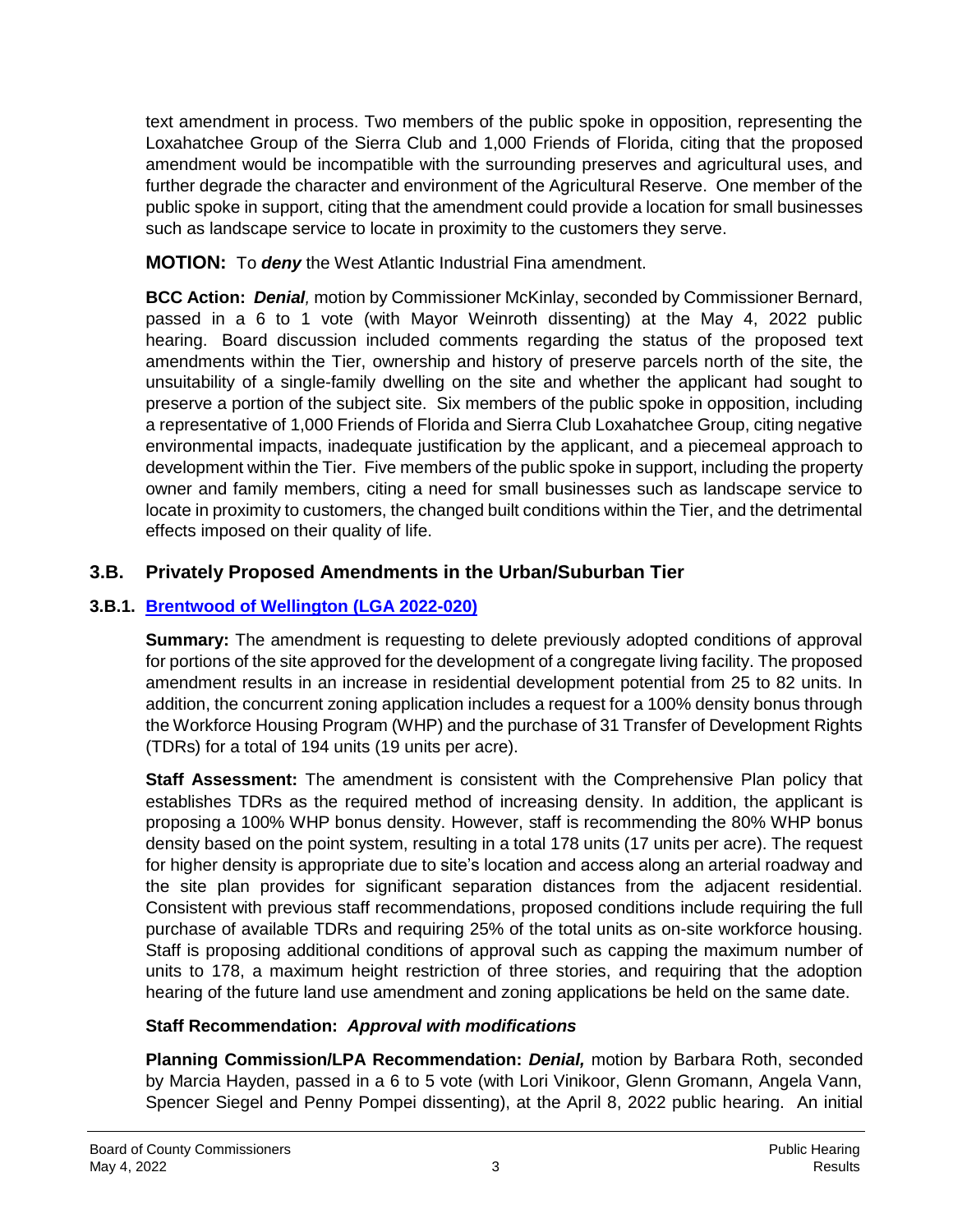motion by Spencer Siegel, seconded by Glenn Gromann for approval with staff's modifications, failed in a 5 to 6 vote (with Edwin Ferguson, Cara Capp, Rick Stopek, Marcia Hayden, Dagmar Brahs and Barbara Roth dissenting). The Commission discussion included comments and questions regarding the previous condition of approval for the CLF, the traffic impacts to the corridor, the proposed density and surrounding residential density, and layering of density bonuses through the WHP and TDRs programs with the amendment process. Thirteen members of the public spoke in opposition, including representatives of the Thoroughbred Lakes Estates and Fieldstone HOAs. Members of the public stated that the proposed development is not compatible with the area, the proposed building would create visual impacts, property values would decrease, and issues related to drainage and increased traffic.

**MOTION:** To *transmit* the Brentwood of Wellington amendment.

**BCC Action:** *Postpone to August 31***, 2022,** motion by Commissioner McKinlay, seconded by Vice Mayor Weiss passed in a 7 to 0 vote. Commission discussion included the need for workforce housing and willingness of adjacent residential communities to work with the applicant regarding concerns with the proposed multistory buildings. There was no public comment.

#### **3.B.2. Villages of Windsor SE Residential (LGA 2022-017)**

**Summary:** The amendment is requesting an increase in residential development potential from Congregate Living Facility (CLF), up to 347 beds or Residential, up to 24 units, to up to 95 units. The concurrent zoning application includes a request for an 80% density bonus through the Workforce Housing Program (WHP) and the purchase of 16 Transfer of Development Rights (TDRs) for a total of 187 units (15.8 units per acre). The applicant is also proposing to delete conditions of approval in the previously adopted ordinance related to the development of a congregate living facility.

**Staff Assessment:** While the proposed development is at a higher density than the surrounding future land uses, the request for higher density is appropriate considering the site's location at the intersection of two major roadways. In addition, the site plan provides a transition and buffer to adjacent residential uses by orienting the buildings towards Hypoluxo Road and providing a significant separation and retention area along the south side of the property. Staff is proposing conditions of approval to limit the site to 187 units, provide separation to existing residential, limit the height of buildings on the southern portion of the site to three stories and require that the adoption hearing of the future land use amendment and zoning applications be held on the same date. Consistent with previous staff recommendations, additional conditions of approval include requiring that 25% of the total units be built onsite as workforce housing (47 units) and requiring the full purchase of available TDRs (36 units).

# **Staff Recommendation:** *Approval with modifications*

**Planning Commission/LPA Recommendation:** *Approval with staff's modifications,* motion by Glenn Gromann, seconded by Penny Pompei, passed in an 8 to 2 vote (with Barbara Roth and Dagmar Brahs dissenting) at the April 8, 2022 public hearing. Under discussion, Commission member comments and questions included the affordability of WHP rental prices, the applicant's public outreach with neighboring communities and Coalition of Boynton West Residential (COBWRA), and the location and height of the proposed buildings. Three members of the public, including representatives of Valencia Shores and Savannah Estates HOAs, spoke in opposition to the four-story building and high density. A representative of COBWRA spoke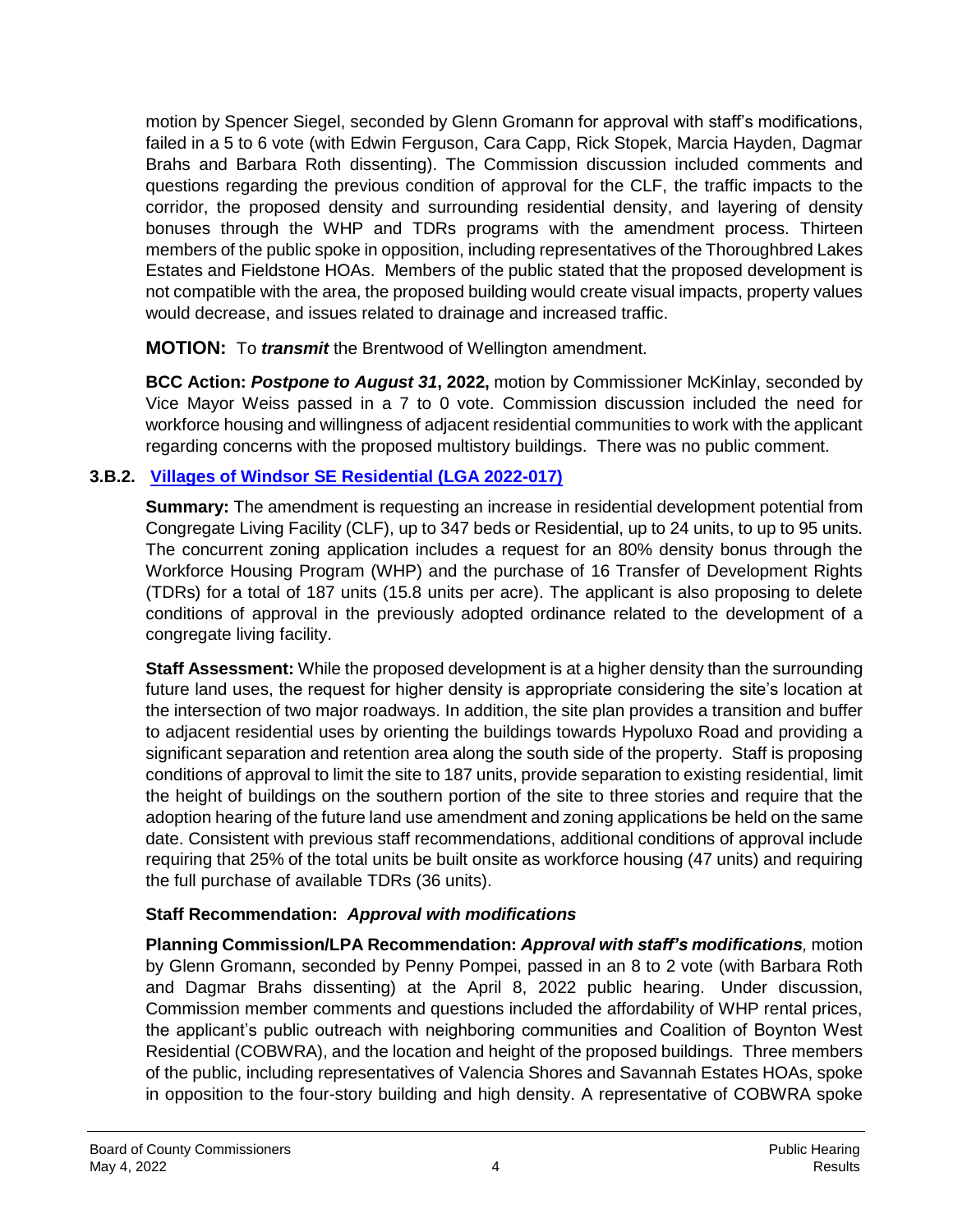citing concerns that the proposed amendment was not presented to their growth management committee in advance of the meeting.

**MOTION:** To *transmit* the Villages of Windsor SE Residential amendment.

**BCC Action:** *Postpone to August 31, 2022,* motion by Commissioner Kerner, seconded by Commissioner McKinlay passed in a 7 to 0 vote at the May 4, 2022 public hearing. Under discussion, the Board discussed that the neighboring community and Coalition of Boynton West Residential Associations (COBWRA) need more time to review the request. A representative of COBWRA requested postponement of the amendment to allow additional time to meet with the applicant. Two members of the public spoke in support citing the need for workforce housing. Three members of the public, including a representative of the Valencia Shores Master Association, spoke in opposition stating that the proposed amendment is too dense.

# **3.C. County Proposed Text and Map Series Amendments**

# **3.C.1. Coastal High Hazard Area (CHHA) Updates**

**Summary:** This proposed County-initiated amendment would revise the Introduction and Administration Element, Coastal Management Element, and Map Series Coastal High Hazard Area Map CM 2.1 of the Comprehensive Plan, to update the depiction and references to the Coastal High Hazard Area to reflect the most recent maps provided by the Florida Division of Emergency Management.

**Staff Assessment:** The proposed amendments update the Coastal High Hazard Area (CHHA) map, definition, and references in the Comprehensive Plan to reflect the latest information provided by the Florida Division of Emergency Management, and as such are part of the ongoing maintenance of the Comprehensive Plan.

#### **Staff Recommendation:** *Approval*

**Planning Commission/LPA Recommendation:** *Approval,* motion by Barbara Roth, seconded by Spencer Siegel, passed in a 12 to 0 vote at the March 11, 2022 public hearing. Under discussion, Commission members asked how these maps correspond with evacuation zones and where to see the location of municipal Coastal High Hazard Areas. Two members of the public including a representative of the Sierra Club Loxahatchee Group stated that the County's coastal areas are at risk and expressed that the CHHA should reflect all hurricane categories.

**MOTION:** To *transmit* the Coastal High Hazard Area Updates text amendment.

**BCC Action:** *Transmit,* motion by Vice Mayor Weiss, seconded by Commissioner Sachs, passed in a 7 to 0 vote at the May 4, 2022 public hearing. There was minimal board discussion. One member of the public spoke regarding climate change impacts and support of natural dunes.

# **3.C.2. Commerce Future Land Use Designation Text**

**Summary:** This County proposed amendment would establish a third future land use designation for light industrial uses. The amendment proposes to establish location, frontage and access requirements for the new CMR future land use in the Urban/Suburban Tier (Exhibit 1-A). In addition, the amendment will limit new industrial uses in the Agricultural Reserve Tier to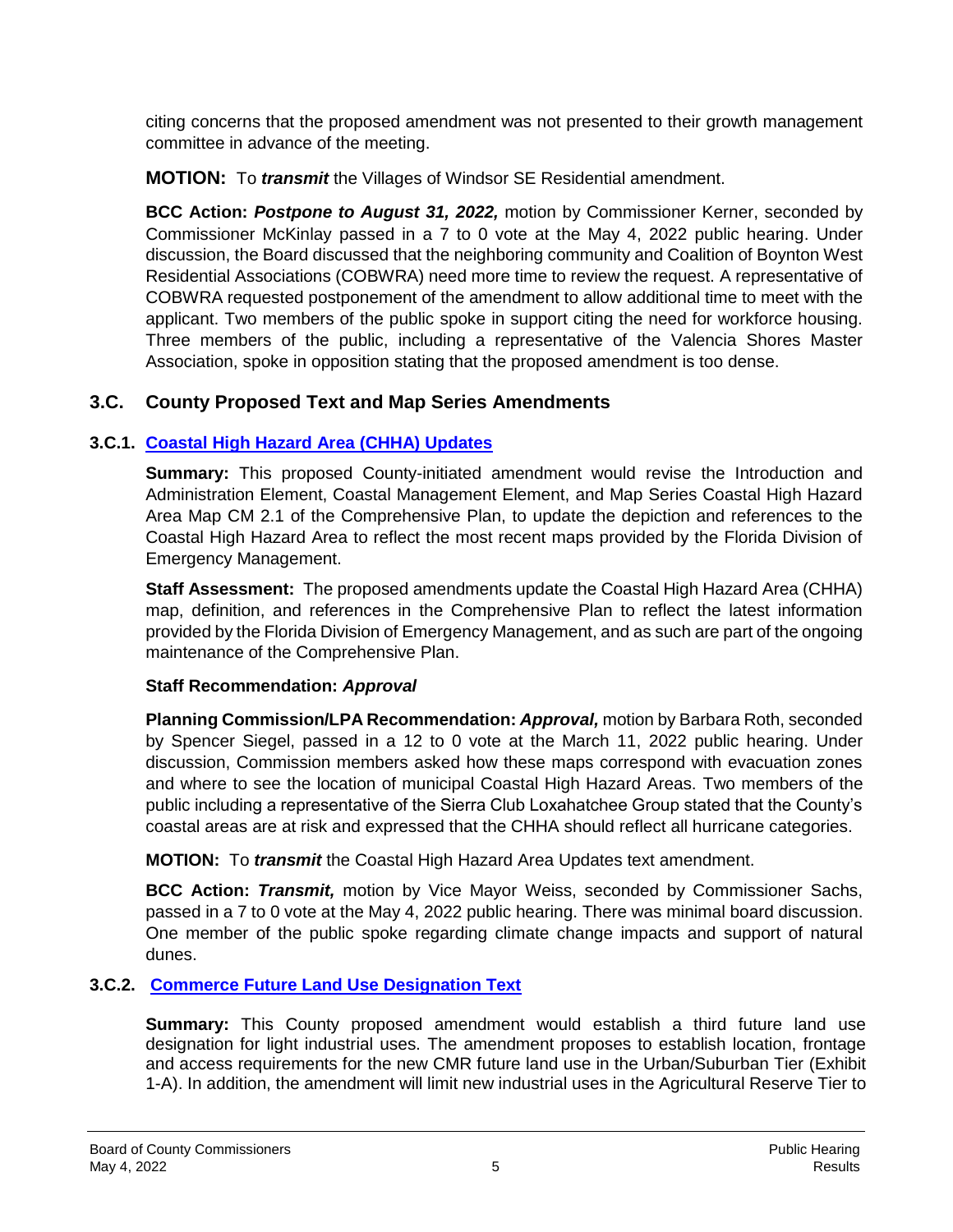the CMR future land use designation, and establish location, frontage, access, and preserve requirements (Exhibit 1-B).

**Staff Assessment:** The new Commerce (CMR) FLU will allow the Board to review and consider proposed light industrial uses to ensure that each project is appropriately located and compatible with adjacent land uses, and ensure that the approval does not introduce heavy industrial uses, which may not be appropriate at the particular location. The new CMR future land use will be allowed in the Urban/Suburban Tier and not within the Rural and Exurban Tiers. This amendment also proposes to establish policy guidance for industrial uses in the Agricultural Reserve Tier by establishing location requirements and limiting to the new CMR designation. Based on Board direction, the amendment includes two options for the proposed preserve requirements: either for sites over 16 acres consistent with commercial designations or for sites over 50 acres.

#### **Staff Recommendation:** *Approval*

**Planning Commission/LPA Recommendation:** *Approval of the Commerce future land use designation in the Urban/Suburban Tier*, motion by Dagmar Brahs, seconded by Glenn Gromann, passed in a 12 to 0 vote at the March 11, 2022 public hearing. *Denial of the Commerce future land use designation in the Agricultural Reserve Tier, a motion for approval* with modifications by Kiley Harper-Larsen, seconded by Glenn Gromann failed in a 6 to 6 vote (with Barbara Roth, Lori Vinikoor, Dagmar Brahs, Sara Pardue, Marcia Hayden and Rick Stopek dissenting) at the March 11, 2022 public hearing. The failure to pass an affirmative vote resulted in a denial. The motion included the reduction of the minimum acreage to 4 acres and a preserve requirement for sites 16 acres and greater. An initial motion for approval with modifications (to reduce the minimum acreage to 3 acres) by Kiley Harper-Larsen failed for a lack of second. A second motion to approve with a recommendation for preserve requirement for sites 16 acres and greater, by Penny Pompei, seconded by Glenn Gromann, failed in a 5 to 7 vote (with Barbara Roth, Lori Vinikoor, Dagmar Brahs, Sara Pardue, Kiley Harper-Larsen, Rick Stopek, and Eric Royal dissenting).

Under discussion, Commission members deliberated the acreage needed for industrial uses, the appropriateness of the Commerce FLU on the west side of State Road 7, and tightening of language for the Agricultural Reserve Tier. One member of the public spoke in support of the new future land use within the Urban/Suburban Tier stating that it is needed and long overdue. Six members of the public including the Representatives of Sierra Club Loxahatchee Group and 1000 Friends of Florida spoke in opposition to the new future land use in the Agricultural Reserve Tier stating the impact of climate change and need to protect agriculture in the Tier. Ten members of the public spoke in support of light industrial uses in the Tier and requested modifications to extend the location criteria west of State Road 7 on Atlantic Avenue, reduce minimum site size to 3 acres, and allow for preserve requirement for sites 50 acres or greater.

**BCC Action:** *Transmit the Commerce future land use designation in the Urban/Suburban Tier,* motion by Commissioner Sachs, seconded by Commissioner Marino passed in a 7 to 0 vote at the May 4, 2022 public hearing. *Transmit with modifications the Commerce future land use designation in the Agricultural Reserve Tier,* motion by Commissioner Sachs, seconded by Commissioner Bernard, passed in a 5 to 2 vote (with Vice Mayor Weiss and Commissioner McKinlay dissenting) at the May 4, 2022 public hearing. The motion included modifications to reduce the minimum acreage to 3 acres and to require a preserve for sites over 50 acres to allow a broader range that may be narrowed at adoption. The changes are shown in Exhibit 1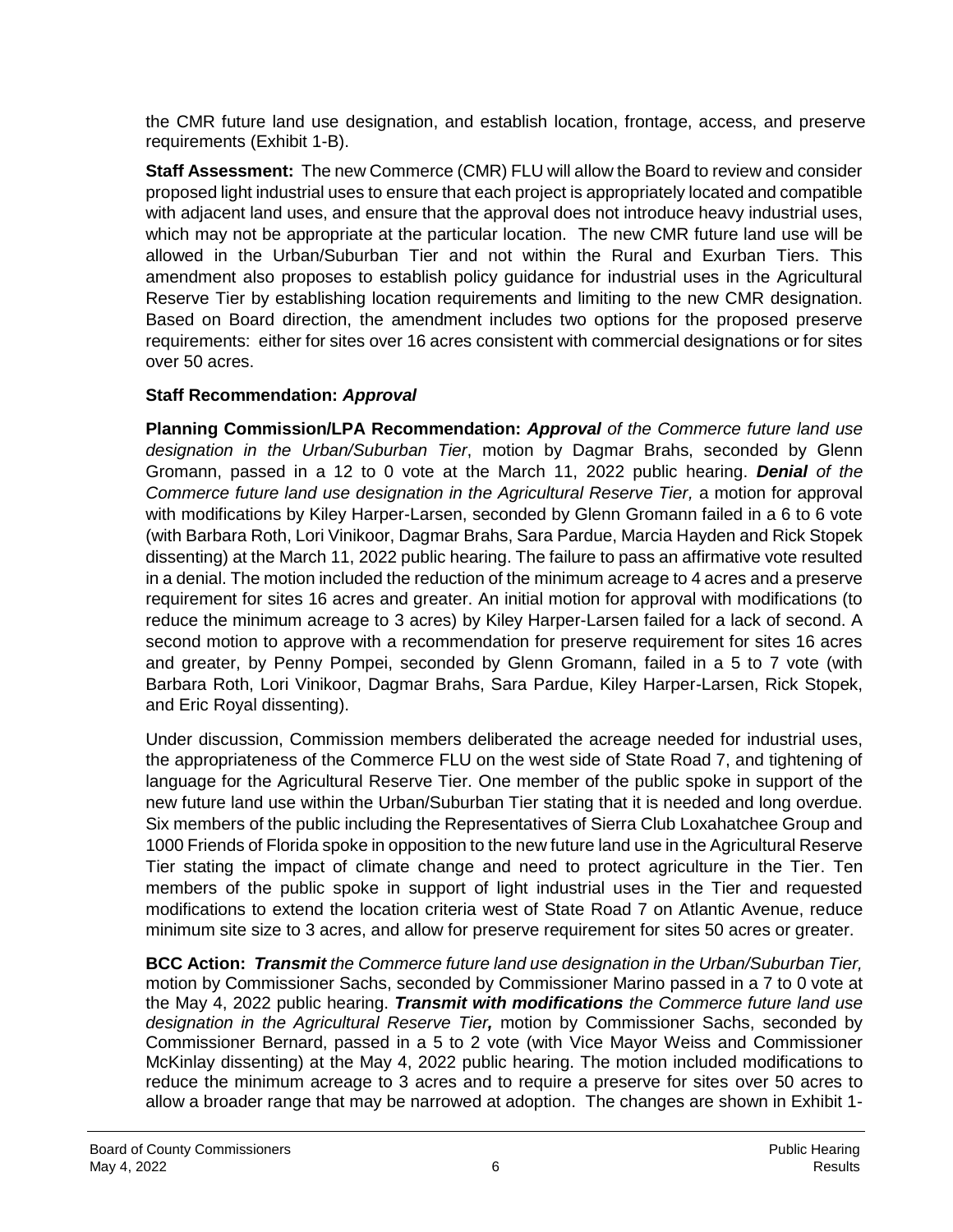B in double underline and double strikethrough. Under discussion, the Board expressed preliminary support for the new future land use designation and policies in the Ag Reserve Tier, and directed staff to continue dialogue with interested parties and property owners on the topics presented between transmittal and adoption.

Under public comment, 18 members of the public spoke on the item. Eleven members of the public spoke in support of the amendment, although several requested modifications to the minimum acreage, allowing west of SR7, and increasing preserve requirements from 16 to 50 acre sites. Seven members of the public including representatives of Sierra Club Loxahatchee Group and 1000 Friends of Florida spoke in opposition citing the need to preserve the land in the Ag Reserve for agriculture and that the area was not appropriate for industrial or regional uses. Representatives from the Coalition of Boynton West Residential Associations (COBWRA), Save Agriculture Reserve for Agriculture (SARA), the Alliance of Delray Residential Associations, Inc. expressed concern for the amendment in the Agricultural Reserve Tier, and commented on the need to refine some of the policy language, restrictions, and requirements for this language, often citing their written comments (attached in Exhibit 3).

#### **3.C.3. Agricultural Reserve Essential Housing Future Land Use Designation Text**

**Summary:** This County proposed amendment would establish a new future land use designation to facilitate higher-density residential development including multifamily in the Agricultural Reserve Tier. The amendment proposes to establish location, frontage, minimum size, and required percentages of preserve area and of workforce housing for the new Essential Housing FLU designation; and, remove obsolete policies and clarify language in existing policies.

**Staff Assessment:** The objective of Agricultural Reserve is to "*preserve and enhance agricultural activity, environmental and water resources."* Toward this objective, several development types have been implemented, including the low-density 60/40 AGR PUD, and the traditional marketplaces intended to provide services for residents and farmworkers in the Agricultural Reserve Tier. Other uses have introduced additional employment, including a hospital, several schools, and several industrial sites. Given the low-density development pattern in the Agricultural Reserve Tier, there are limited housing opportunities for most people employed in these workplaces. Creating a higher-density category with both a significant workforce housing requirement and a preserve requirement helps to address this imbalance while continuing to support the preservation objective, and helps to create livable communities while recognizing unique characteristics of the area. Locating that higher-density, compact development on major corridors in proximity to the marketplaces limits trips and facilitates transit access. Workforce housing in the Agricultural Reserve Tier also furthers the County objectives of dispersing workforce housing and addressing the housing needs of lower income households.

#### **Staff Recommendation:** *Approval*

**Planning Commission/LPA Recommendation:** *Approval,* motion by Glenn Gromann, seconded by Angella Vann, passed in a 6 to 1 vote (with Cara Capp dissenting) at the April 8, 2022 public hearing. Under discussion, the Commission members asked questions about the density for the proposed future land use designation, utilizing preserve parcels for water management, the requirement for two housing types, and the ability for the preserve areas to be reassigned to another development area. Two members of the public, representing 1,000 Friends of Florida and the Sierra Club Loxahatchee Group, spoke in opposition stating that high